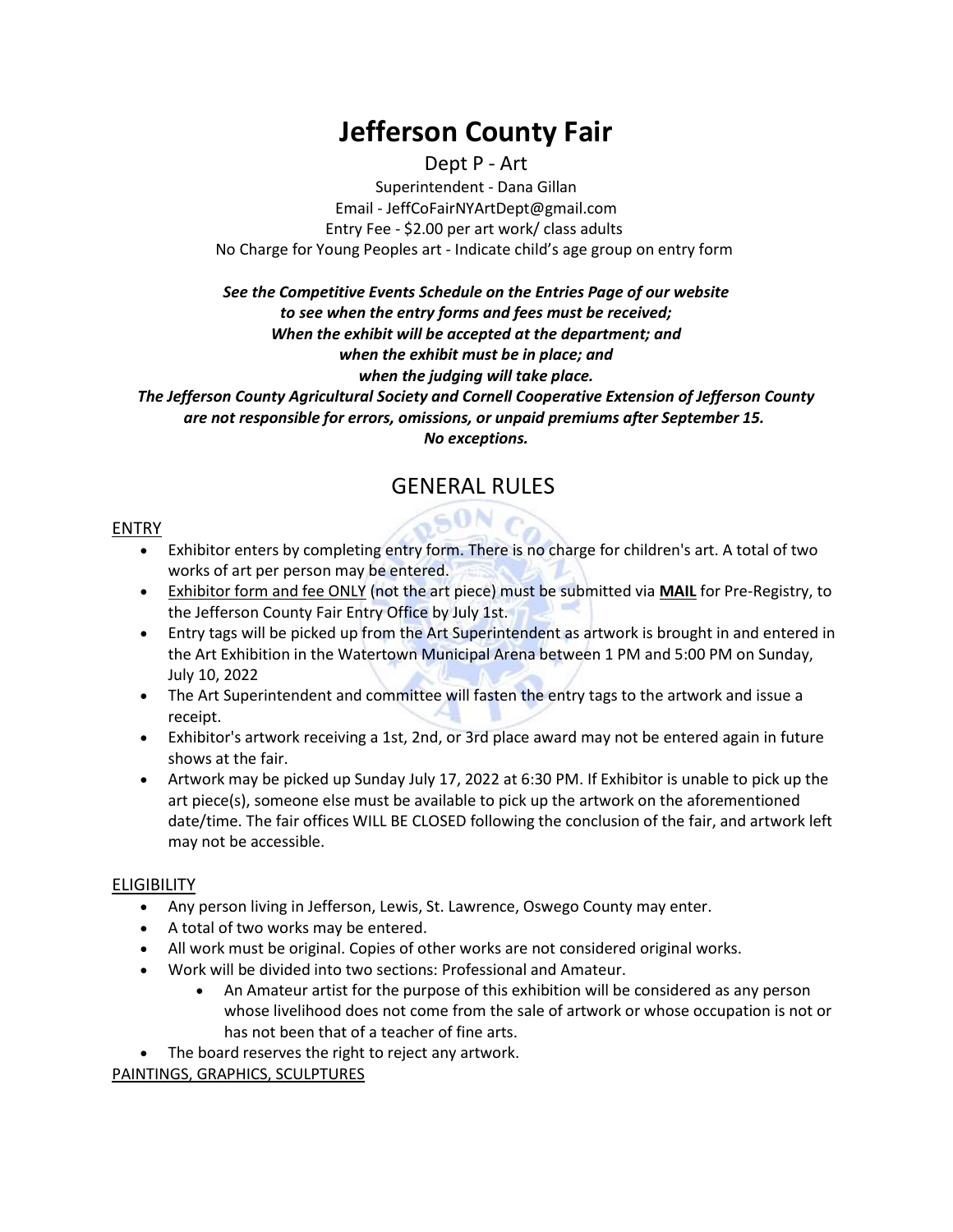• Any painting, drawing, graphic, sculpture or photograph may be entered complying with rules in the ELIGIBILITY PARAGRAPH.

GRAPHICS or PHOTOGRAPHS

- Drawings are judged separately from paintings.
- Photographs must be 5"x7" or larger and taken by the exhibitor within the past year.

#### HANGING

- All pictures, including photographs, need not be framed but must be ready for hanging or they will not be accepted.
- No wet paintings.
- Cords held with tape will not be accepted.

#### LIABILITY

• Every precaution will be taken to safeguard works submitted. No insurance will be carried and entry will be at the artist's own risk.

#### JUDGING

- Exhibitor's may see judging results on opening day of the fair.
- The judge's decision is final.
- If artwork submitted does not meet with the rules in the eligibility paragraph, it will be rejected and the \$2.00 entry fee returned.
- Rejected artwork must be removed after notification by the committee.

#### CHILDREN'S & YOUNG PEOPLE'S ART

- For artists 18 years of age or younger, please indicate age on entry form.
- All work must be original and will be judged.
- Prize money and ribbon awards will be given for 1st, 2nd and 3rd place.
- Honorable mention will receive ribbons.

*Attention parents!* Paintings need not be framed, but must be prepared for secure hanging. (Scotch

# tape or paper clips will not hold). Maximum 2 entries per child.

#### TIME

• Exhibition will be open to the public Tuesday through Saturday 10:00 a.m. to 8:00 p.m and Sunday, 10:00 a.m. to 6:00 p.m.

| 1 <sup>st</sup> | 2 <sub>nd</sub> | 3 <sup>rd</sup>                 |
|-----------------|-----------------|---------------------------------|
| \$60            | \$35            | \$15                            |
| \$60            | \$35            | \$15                            |
| \$60            | \$35            | \$15                            |
| \$60            | \$35            | \$15                            |
| \$60            | \$35            | \$15                            |
| \$60            | \$35            | \$15                            |
|                 |                 | <b>SECTION 1 - PROFESSIONAL</b> |

|           | <b>SECTION 2 - AMATEUR</b> |                      |            |  |
|-----------|----------------------------|----------------------|------------|--|
| Class No. | 1 st                       | $\mathsf{\gamma}$ nd | <b>2rd</b> |  |